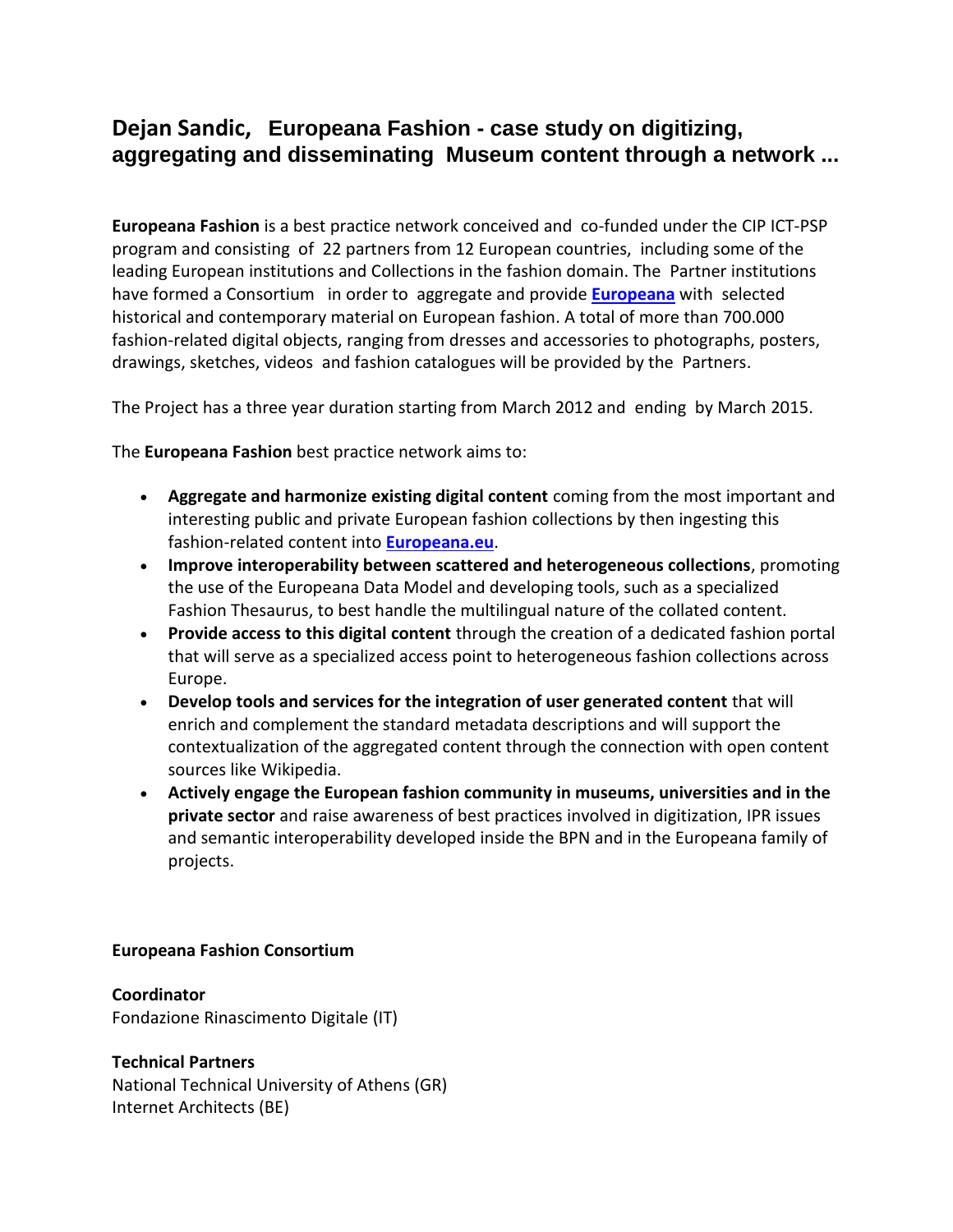## **Content Partners**

ModeMuseum Provincie Antwerpen (BE) Victoria & Albert Museum (UK) Les Arts Décoratifs (FR) Museo del Traje (ES) Stiftung Preussischer Kulturbesitz (DE) Catwalk Pictures (BE) Emilio Pucci Archive (IT) Pitti Immagine (IT) Rossimoda Shoe Museum (IT) Archivio Missoni (IT) Nederlands Instituut voor Beeld en Geluid (NL) Centraal Museum Utrecht (NL) Nordiska Museet (SE) MUDE (PT) Belgrade Museum of Applied Arts (RS) Royal Museums for Arts and History (BE) Peloponnesian Folklore Foundation (GR) Stockholm University (SE) Wien Museum (AT)

The Museum of Applied Art ( MAA ) in Belgrade www.mpu.rs/english/index.html is a specialized museum institution in the domain of historical and contemporary Applied Art, Architecture and Design. The Museum is a National institution under jurisdiction of the Ministry of Culture. Its collections and holdings consist of Serbian, as well as, international artifacts.

The process of digitalizing museum content in MAA started a decade ago as a means of enhancing internal operability and has ever since been a perpetual activity executed according to internal standard models.

Typically, digitalization for Museum documenting and archiving is done on a regularly basis by dedicated staff, whilst planned projects and exhibitions within Museum annual programs are opportunities for a more elaborate and expert approach in digitalizing collection content. The process is an ongoing affair that still leaves a lot to be desired. Regardless of the percentage of digitalized content, only a number of selected pieces is externally presented on the Museum website or elsewhere, leaving thus the majority of digitalized content still unavailable to potential audience.

Partner cooperation with Europena is a welcome option to improve greatly in that respect.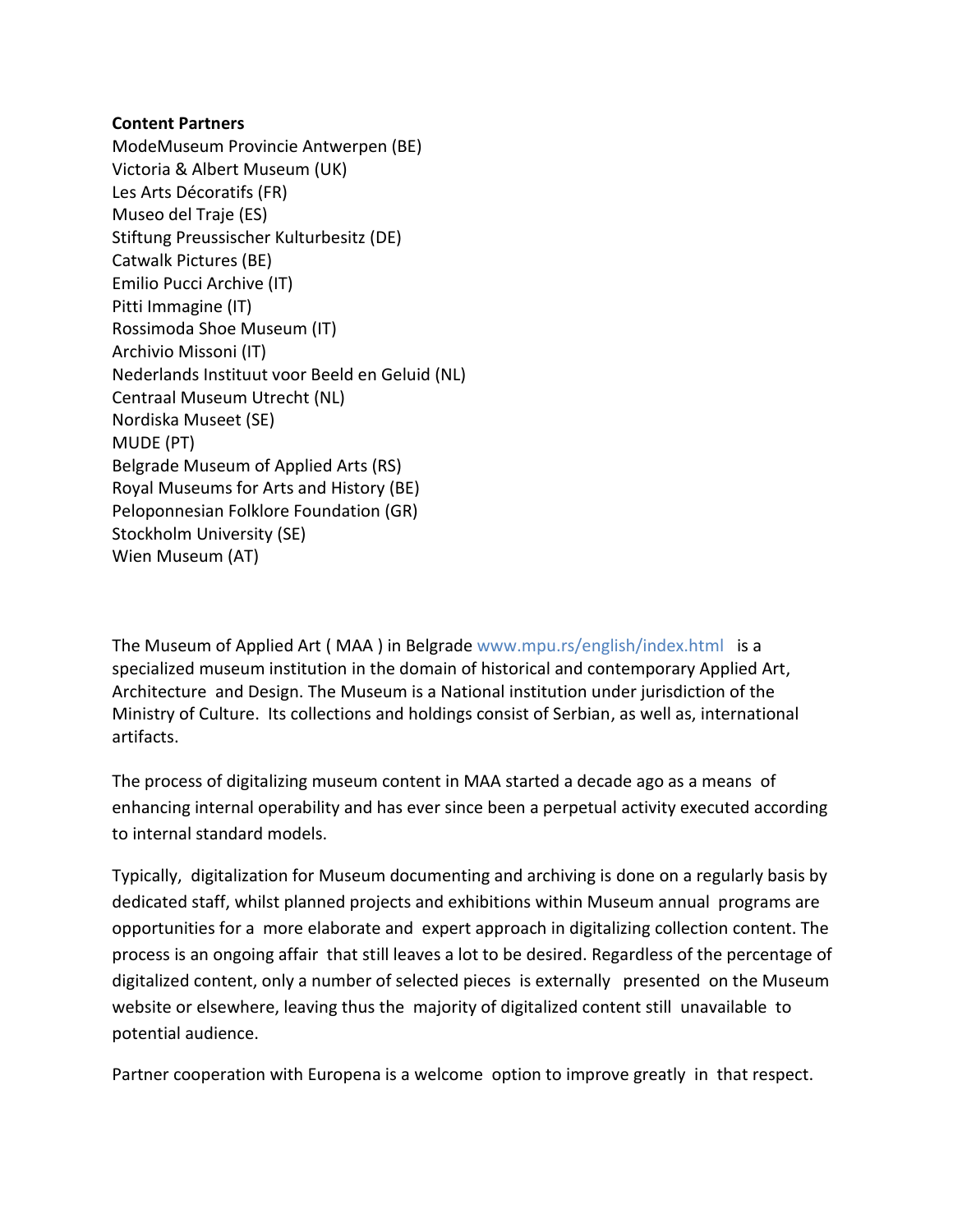As one of the biggest aggregators of digital content in the domain of culture, Europeana has an immense and still growing user base. Being part of Europeana and additionally having its own specialized portal europeanafashion.eu/portal/home.html , Europeana Fashion builds up on the wide-spread interest generated by the fashion industry engaging a whole variety of users : professionals, enthusiasts, students or laymen world-wide.

The Project itself, conceived as a best practice network in a specialist yet popular field of fashion, sets the prerogatives for a number of activities and solutions within. Aiming for a sustainable web portal transcending the set time frame of the Project, Europeana Fashion includes a diversity of networks, professional and popular. Presenting and promoting a selection of fashion related objects on popular social networks like Facebook,Tweeter, Tumbler, Pinterest or LinkedIn, pushes further the networking aspect of the Project and adds the kind of experience that most user are familiar with. Even more, Museum Curators engaged on the Project, having their own private profiles on some of the mentioned social networks, actually connect personal friend lists to the Project and have a unique feedback on selected posts. Engaging a whole lot of audience that are not by default museum goers, social networking provides for an interesting option in blending the line between academic and populist.

In addition to the portal, Europeana Fashion established its own Blog http://blog.europeanafashion.eu/blog/, thus broadening still the scale of various interests involved.

Summing up the networking options of the Project it must be mentioned as well, that the process of communicating and technical organizing amongst Partners has been conducted through Basecamp - a great tool for program managing, that is conceived itself on social networks postulates.

In conclusion - most of the benefits of a partnership in the Europeana Fashion Project were obvious and predicted, but some just imposed themselves seemingly out of the blue, like the social network concept. Bridging the gap between professional and private, expert and poplar, it proved in practice more engaging and stimulating to museum Curators, than anticipated. As digitalizing analogue content is not amongst the most desirable of chores in their daily routine, the fashion thematic of the Project followed up by the social networking framework may prove to be a game changer in future motivating.

Digitalizing and presenting more than 5500 artifacts from four Museum Collections of the Belgrade Museum of Applied Art to Europeana as well as promoting the institution itself will aid in passing on the essential information on Museum holdings to a large number of interested parties. Technically, adopting the Europeana Data Model (EDM) improves the